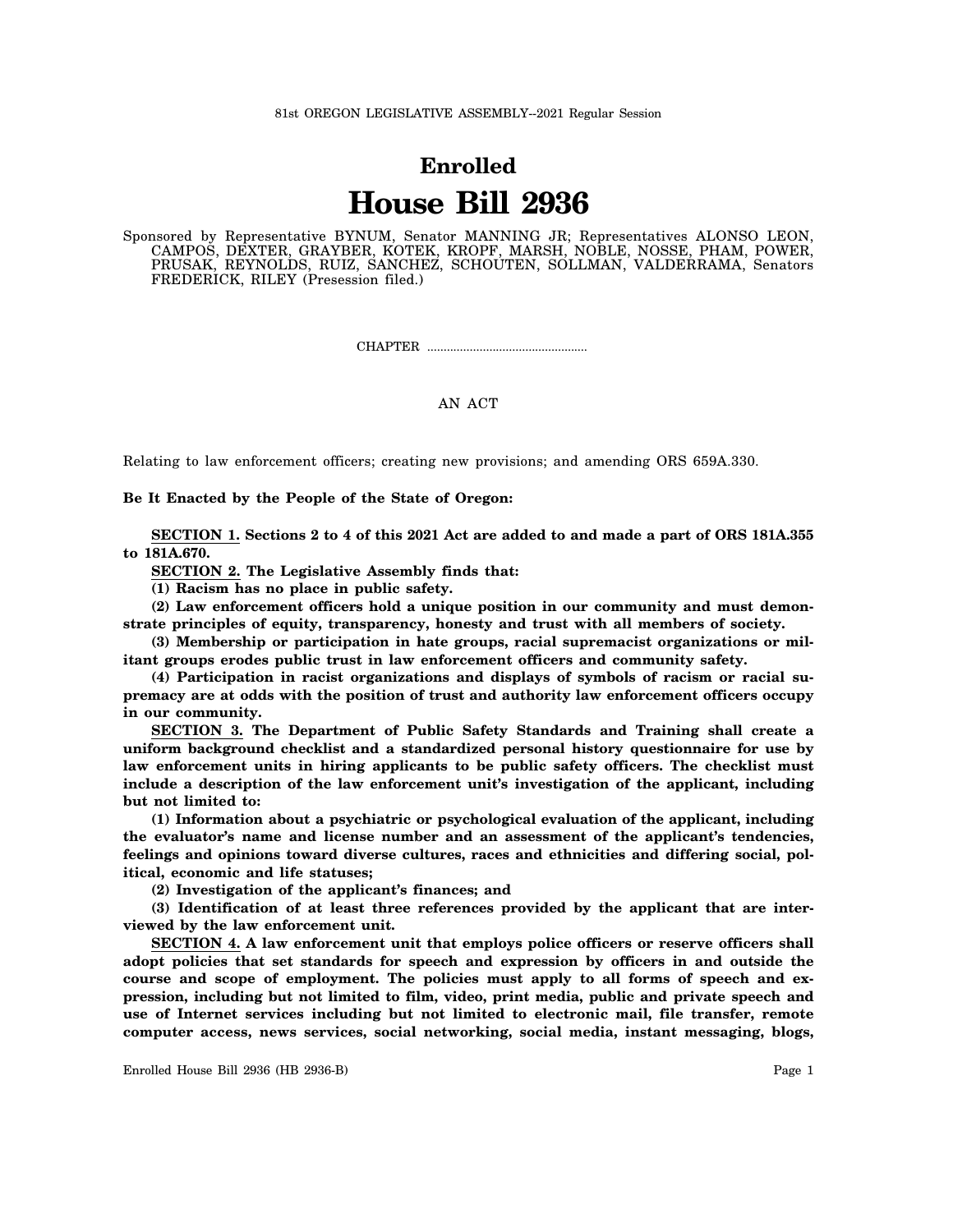**forums and video and other file-sharing sites. The policies may not violate the constitutional rights to free speech and expression.**

**SECTION 5. (1) As used in this section:**

**(a) "Employment information" means written information in connection with job applications, performance evaluations, attendance records, disciplinary actions, eligibility for rehire and other information relevant to the performance of a public safety officer.**

**(b) "Law enforcement unit" has the meaning given that term in ORS 181A.355.**

**(c) "Public safety officer" has the meaning given that term in ORS 181A.355.**

**(2) When an employer receives a request for employment information from a law enforcement unit for the purpose of hiring an applicant to be a public safety officer, the employer shall provide the employment information to the law enforcement unit if:**

**(a) The request is made in writing; and**

**(b) The request is accompanied by a notarized authorization by the applicant releasing the employer of liability.**

**(3) An employer may charge reasonable fees to cover actual costs incurred in disclosing employment information under this section.**

**(4) An employer is not subject to civil liability arising out of the disclosure of employment information under this section.**

**(5) A law enforcement unit may bring an action for an injunction in circuit court to compel an employer to disclose employment information under this section.**

**(6) Employment information disclosed to a law enforcement unit under this section is confidential as provided in ORS 192.355 (4) and may not be further disclosed by the law enforcement unit, except to another law enforcement unit conducting a background check for the purpose of hiring the applicant. A law enforcement unit that receives employment information from another law enforcement unit under this subsection may use the information only for investigative leads and shall independently verify the information.**

**SECTION 6.** ORS 659A.330 is amended to read:

659A.330. (1) It is an unlawful employment practice for an employer to:

(a) Require or request an employee or an applicant for employment to establish or maintain a personal social media account, or to disclose or to provide access through the employee's or applicant's user name and password, password or other means of authentication that provides access to a personal social media account;

(b) Require an employee or an applicant for employment to authorize the employer to advertise on the personal social media account of the employee or applicant;

(c) Compel an employee or applicant for employment to add the employer or an employment agency to the employee's or applicant's list of contacts associated with a social media website;

(d) Except as provided in subsection (4)(b) of this section, compel an employee or applicant for employment to access a personal social media account in the presence of the employer and in a manner that enables the employer to view the contents of the personal social media account that are visible only when the personal social media account is accessed by the account holder's user name and password, password or other means of authentication;

(e) Take, or threaten to take, any action to discharge, discipline or otherwise penalize an employee for the employee's refusal to:

(A) Establish or maintain a personal social media account;

(B) Disclose, or provide access through, the employee's user name and password, password or other means of authentication that is associated with a personal social media account;

(C) Add the employer to the employee's list of contacts associated with a social media website; or

(D) Access a personal social media account as described in paragraph (d) of this subsection; or

(f) Fail or refuse to hire an applicant for employment because the applicant refused to:

(A) Establish or maintain a personal social media account;

Enrolled House Bill 2936 (HB 2936-B) Page 2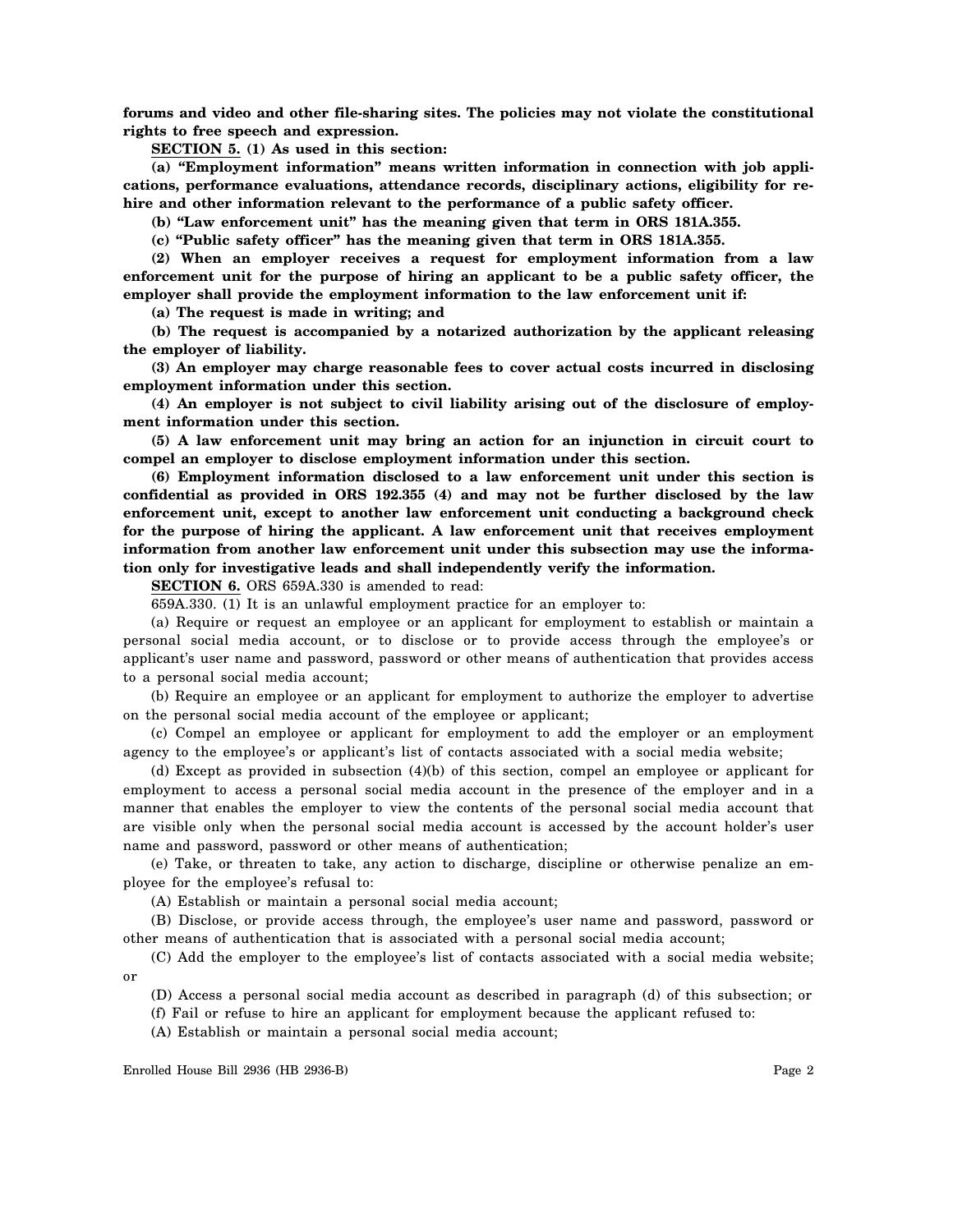(B) Disclose, or provide access through, the applicant's user name and password, password or other means of authentication that is associated with a personal social media account;

(C) Add the employer to the applicant's list of contacts associated with a social media website; or

(D) Access a personal social media account as described in paragraph (d) of this subsection.

(2) An employer may require an employee to disclose any user name and password, password or other means for accessing an account provided by, or on behalf of, the employer or to be used on behalf of the employer.

(3) An employer may not be held liable for the failure to request or require an employee or applicant to disclose the information specified in subsection (1)(a) of this section.

(4) Nothing in this section prevents an employer from:

(a) Conducting an investigation, without requiring an employee to provide a user name and password, password or other means of authentication that provides access to a personal social media account of the employee, for the purpose of ensuring compliance with applicable laws, regulatory requirements or prohibitions against work-related employee misconduct based on receipt by the employer of specific information about activity of the employee on a personal online account or service.

(b) Conducting an investigation permitted under this subsection that requires an employee, without providing a user name and password, password or other means of authentication that provides access to a personal social media account of the employee, to share content that has been reported to the employer that is necessary for the employer to make a factual determination about the matter.

(c) Complying with state and federal laws, rules and regulations and the rules of self-regulatory organizations.

(5) Nothing in this section prohibits an employer from accessing information available to the public about the employee or applicant that is accessible through an online account.

(6) If an employer inadvertently receives the user name and password, password or other means of authentication that provides access to a personal social media account of an employee through the use of an electronic device or program that monitors usage of the employer's network or employer-provided devices, the employer is not liable for having the information but may not use the information to access the personal social media account of the employee.

## **(7) This section does not apply to an employer that is a law enforcement unit as defined in ORS 181A.355.**

[*(7)*] **(8)** As used in this section:

(a) "Personal social media account" means a social media account that is used by an employee or applicant for employment exclusively for personal purposes unrelated to any business purpose of the employer or prospective employer and that is not provided by or paid for by the employer or prospective employer.

(b) "Social media" means an electronic medium that allows users to create, share and view user-generated content, including, but not limited to, uploading or downloading videos, still photographs, blogs, video blogs, podcasts, instant messages, electronic mail or Internet website profiles or locations.

**SECTION 7. A law enforcement unit may not be required to use the uniform background checklist and standardized personal history questionnaire developed under section 3 of this 2021 Act for purposes of hiring corrections officers until July 1, 2023.**